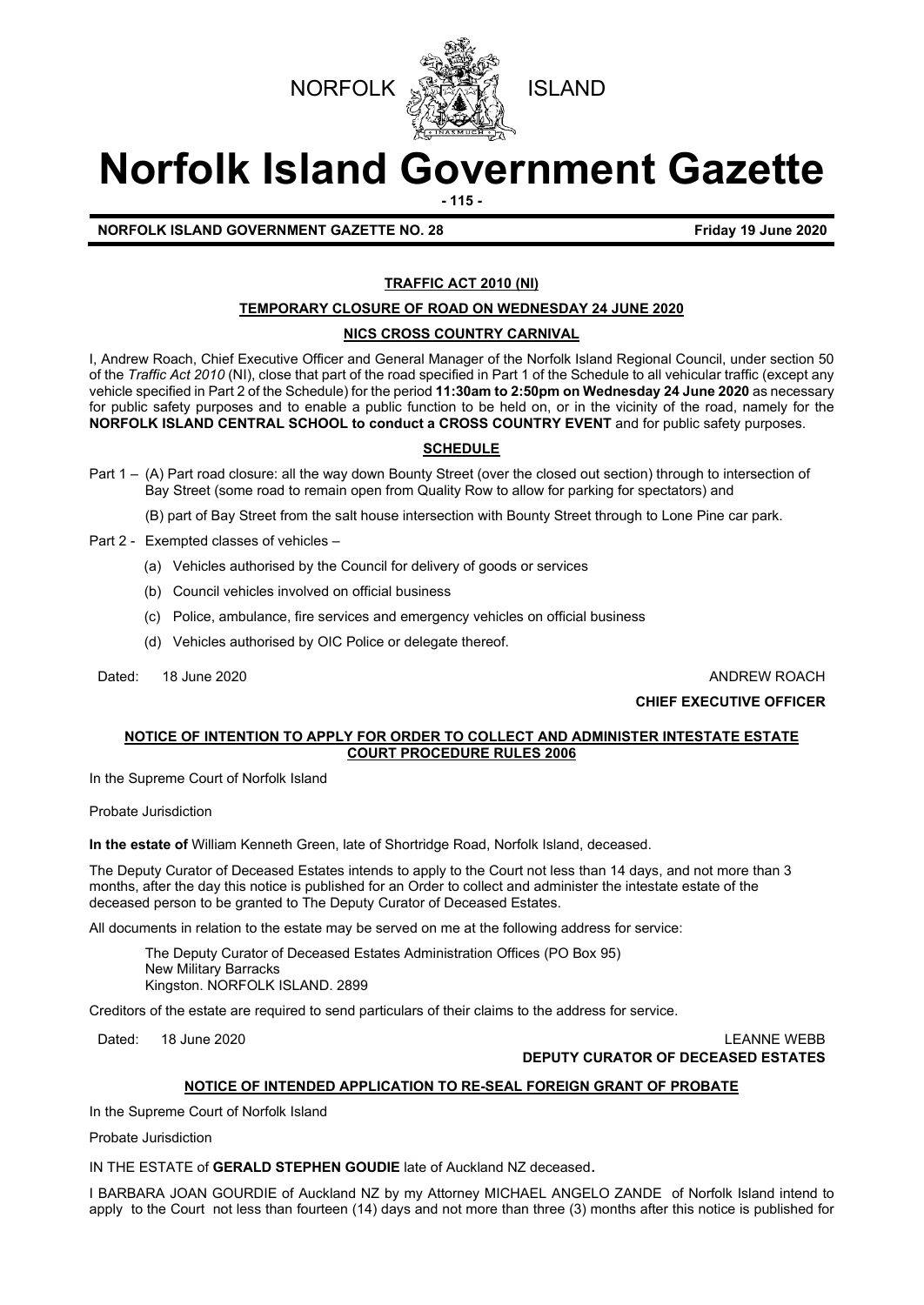# **NORFOLK ISLAND GOVERNMENT GAZETTE NO. 28 Friday 19 June 2020**

Probate of the Will of the abovenamed deceased person as granted to me as sole executrix by the High Court of New Zealand on the 25<sup>th</sup> June 2019 to be sealed with the Seal of the Supreme Court of Norfolk Island.

All documents in relation to the estate may be served on me at the following address for service:

Michael Zande Solicitor PO Box 367, Norfolk Island 2899 Norfolk Island Tel: 23420 Email[: mikezande@norfolk.net.nf](mailto:mikezande@norfolk.net.nf)

Dated: 18 June 2020 MIKE ZANDE **AS ATTORNEY FOR BARBARA JOAN GOURDIE**

#### **ELECTRICITY SUPPLY ACT 1985**

# **NOTICE TO CONSUMERS**

#### **PLEASE NOTE THAT:**

- 1. Under subsection 9(1) of the *Electricity Supply Act 1985*, authorised officers will be entering lands Island wide in Norfolk Island on 22nd June, 2020 through to  $30<sup>th</sup>$  June, 2020, between the hours of 8am and 5pm for the purpose of reading electricity meters.
- 2. All dogs on lands in the above mentioned times should be securely tethered or housed to allow the authorised officers to carry out their duty in safety.
- 3. Failure to securely tether or house a dog will result in an electricity meter not being read.
- 4. If an electricity meter on any land is not read as a result of a dog not being securely tethered or housed the electricity supply to that land may be assessed.

Persistent failure to comply with the request to restrain dogs at the times when the meters are read,

may cause a disconnection of the service.

#### Dated: 18 June 2020 BRUCE TAYLOR **MANAGER SERVICES**

## **PLANNING ACT 2002 (NI) – SECTION 48 NOTICE**

The following Development Application for permissible (with consent) use or development of land has been determined under the *Planning Act 2002 (NI).*

| <b>DA Number</b> | Applicant      | Location         | Proposed Use and/or         | <b>Decision</b>  |
|------------------|----------------|------------------|-----------------------------|------------------|
|                  |                |                  | <b>Development</b>          |                  |
| DA 17/2019       | Y E Robinson,  | Portion 53q1,    | Change of Use to add        | Approved, 5 June |
|                  | PO Box 35.     | 2 Pitcairn Place | Residence -                 | 2020, subject to |
|                  | NORFOLK ISLAND | NORFOLK ISLAND   | Accommodation Unit as an    | conditions.      |
|                  |                | 2899             | additional permitted use of |                  |
|                  |                |                  | the existing Residence -    |                  |
|                  |                |                  | <b>Dwelling House</b>       |                  |

#### **Public Inspection**

The Notice of Decision and accompanying documents may be inspected, free of charge, during business hours at the Planning Office of the Norfolk Island Regional Council, New Military Barracks, Kingston.

#### **Reviewable Decisions**

Decisions made in relation to development applications are reviewable decisions within the meaning of subsection 78(1) of the *Planning Act 2002 (NI).* The applicant or any person who made a written public submission about the development application has the right to apply to the Administrative Review Tribunal or the Administrative Appeals Tribunal for review of a decision on a development application. An application for a review must be lodged within 28 days of the date the decision was given.

Dated: 27 May 2020 JODIE BROWN **SENIOR STRATEGIC PLANNER**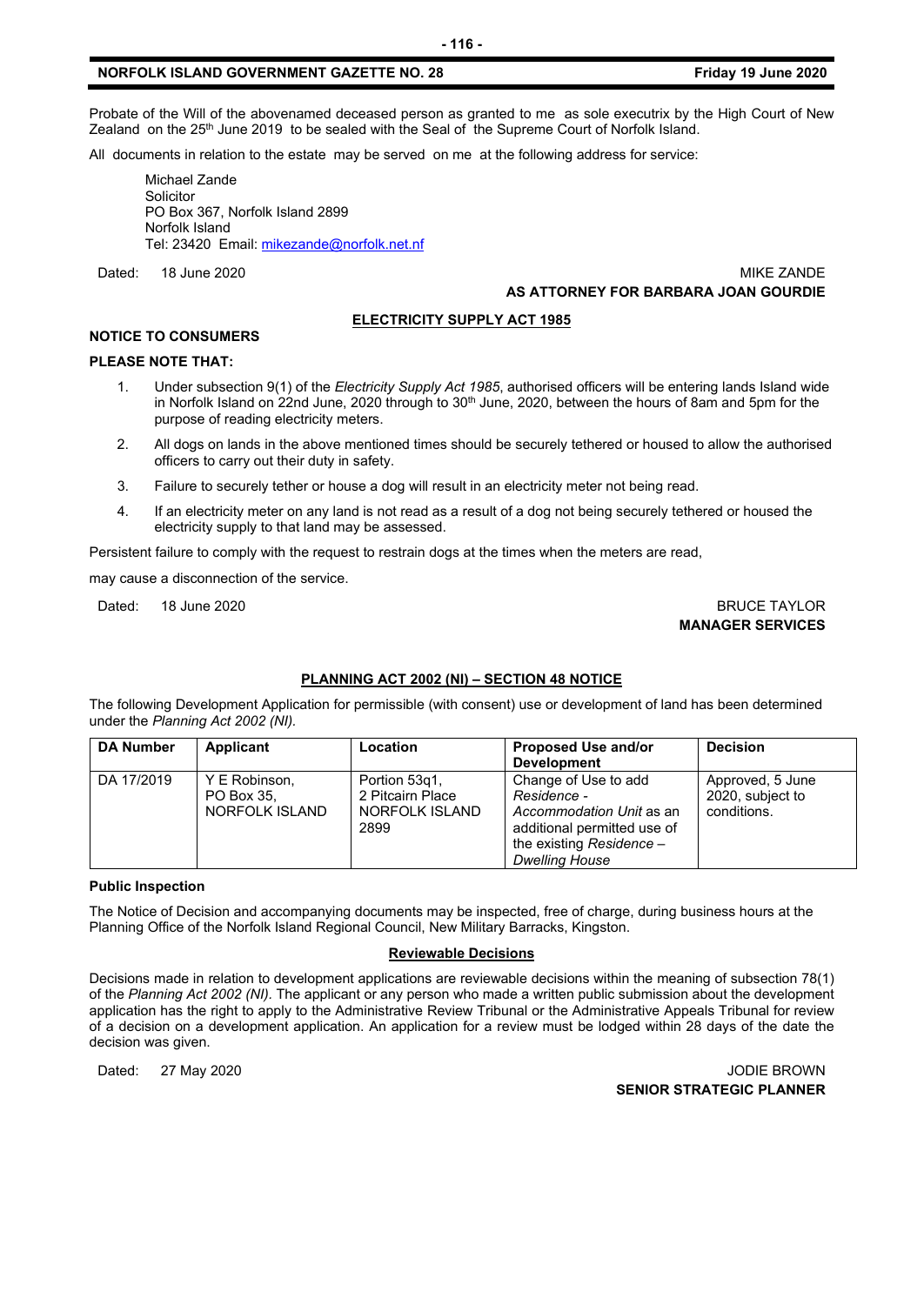# **NORFOLK ISLAND GOVERNMENT GAZETTE NO. 28 Friday 19 June 2020**

# **TRAFFIC ACT 2010 (NI)**

#### **TEMPORARY CLOSURE OF ROAD FOR ROAD WORKS**

#### **CULVERT REPLACEMENT & REPAIR**

# **NEW CASCADE ROAD – BETWEEN TAYLORS ROAD AND HARPERS ROAD**

I, Andrew Roach, Chief Executive Officer and General Manager of the Norfolk Island Regional Council, under section 50 of the *Traffic Act 2010*, **close** that part or parts of the road specified in Part 1 of the Schedule to all vehicular traffic (except any vehicle specified in Part 2 of the Schedule) for and during the period **8.00 am to 4.00 pm on and from Monday 1 June 2020 through to Monday 31 August 2020** as necessary for public safety purposes and as I am of the opinion it is necessary or desirable to do so in order to carry out **CULVERT REPLACEMENT AND REPAIR AT CULVERTS 2, 4 & 6**.

#### **SCHEDULE**

**Part 1** – Partial Road Closure: That part of New Cascade Road, from Portion 26h to Portion 27b3 between Taylors Road and Harpers Road, for the purpose of culvert/pipe replacement and repair as shown on the attached plan and map. The start and end of the road works site to be as officially signposted by the Council or as directed by Council workers at the works site or as directed by police from time to time during the period which from time to time may be a closure of all of the road or a closure of only a part of the road or a closure of one or more carriageways of New Cascade Road as needed for the culvert works.

**Part 2** - Exempted classes of vehicles –

- (e) Vehicles and plant authorised by the General Manager of the Norfolk Island Regional Council or delegate thereof for delivery of goods or services;
- (f) Council vehicles and plant involved on official business;
- (g) Police, ambulance, fire services and emergency vehicles on official business;
- (h) Vehicles authorised by OIC Police or delegate thereof.



Dated: 26 May 2020 ANDREW ROACH **CHIEF EXECUTIVE OFFICER**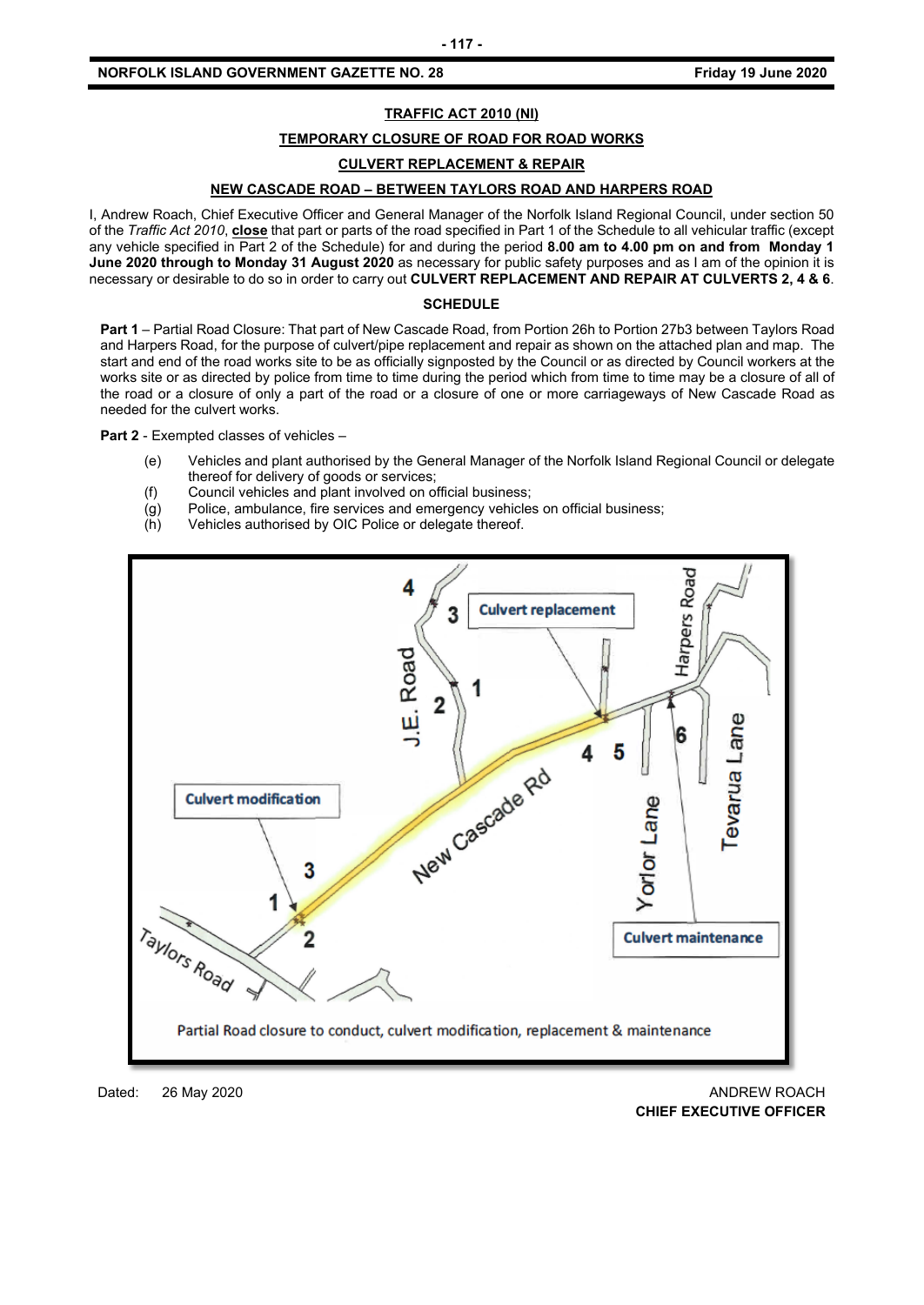#### **NORFOLK ISLAND GOVERNMENT GAZETTE NO. 28 FRIDAY 19 JUNE 2020**

# **DISASTER AND EMERGENCY MANAGEMENT ACT 2001 (NI) DECLARATION OF STATE OF DISASTER OR EMERGENCY**

#### **Section 9: Disaster and Emergency Management Act 2001 (NI)**

I, Eric Hutchinson, Administrator of Norfolk Island, acting on the advice of the EMNIC Chair, hereby declare that at 16:15 Hrs on this 16<sup>th</sup> day of the month of March in the year 2020.

A state of **EMERGENCY** exists, in respect of so much of the Territory of Norfolk Island as is in my opinion, is affected or likely to be affected by the Emergency.

That area being The Whole of the Territory of Norfolk Island.

This Declaration remains in force for a period of 72 hours and will expire on 18<sup>th</sup> March at 16:15 Hrs.

Dated: 16 March 2020 **ERIC HUTCHINSON** 

# **EXTENSION RENEWAL OF DECLARATION**

This declaration has been extended upon recommendation by the EMNIC Chair on for a period of 28 days.

And will expire on 15<sup>th</sup> April 2020 at 16:15 Hrs.

Dated: 16 March 2020 ERIC HUTCHINSON

**ADMINISTRATOR**

**ADMINISTRATOR**

**ADMINISTRATOR**

# **DISASTER AND EMERGENCY MANAGEMENT ACT 2001 (NI)**

# **EXTENSION OF DECLARATION OF STATE OF EMERGENCY**

I Eric Hutchinson, Administrator of Norfolk Island and delegate of the Minister under Section 5 of, and item 1.27 of the Schedule to, the *Minister's Norfolk Island Delegation Instrument 2019*:

**PURSUANT** to Section 9 of the *Disaster and Emergency Management Act 2001* (NI) [the Act] and acting on the advice of the Controller;

**EXTEND** the declaration of emergency made under section 9 of the Act at 16:15 Hrs on Monday 16 March 2020, for the whole of the Territory of Norfolk Island, until 16:15 hr on Tuesday 30 June 2020.

Dated: 26 March 2020<br>Dated: 26 March 2020

# **TRAFFIC ACT 2010 (NI)**

# **TEMPORARY CLOSURE OF ROAD - MOVEMENT OF WIDE AND HEAVY VEHICLES MARSHS ROAD FROM STOCKYARD ROAD TO BALL BAY**

I, Andrew Roach, Chief Executive Officer and General Manager of the Norfolk Island Regional Council, under section 50 of the *Traffic Act 2010* (NI), temporarily **close** that part or parts of the road specified in Part 1 of the Schedule to all vehicular traffic (except any vehicle specified in Part 2 of the Schedule) **for a 24 hr period each day from the date of publication in the Gazette to 6.00am on 30 September 2020** as I am of the opinion it is necessary or desirable to do so for public safety purposes and to enable Boral Resources QLD Pty Limited to receive and move vehicles, plant, equipment and materials from Ball Bay's temporary Groyne involving the operation of wide and heavy vehicles and for related purposes.

# **SCHEDULE**

**Part 1** – Partial Road Closure: That part or parts of the roads comprising Marsh's Road from Stockyard Road to Ball **Bay** 

**Part 2** - Exempted classes of vehicles –

- a) Vehicles and plant authorised by the General Manager of the Norfolk Island Regional Council or delegate thereof for delivery of goods or services;
- b) Council vehicles and plant involved on official business;
- c) Police, ambulance, fire services and emergency vehicles on official business;
- d) Vehicles authorised by OIC Police or delegate thereof;
- e) Fuel and Gas supply vehicles

ANDREW ROACH<br>CHIEF EXECUTIVE OFFICER **CHIEF EXECUTIVE OFFICER**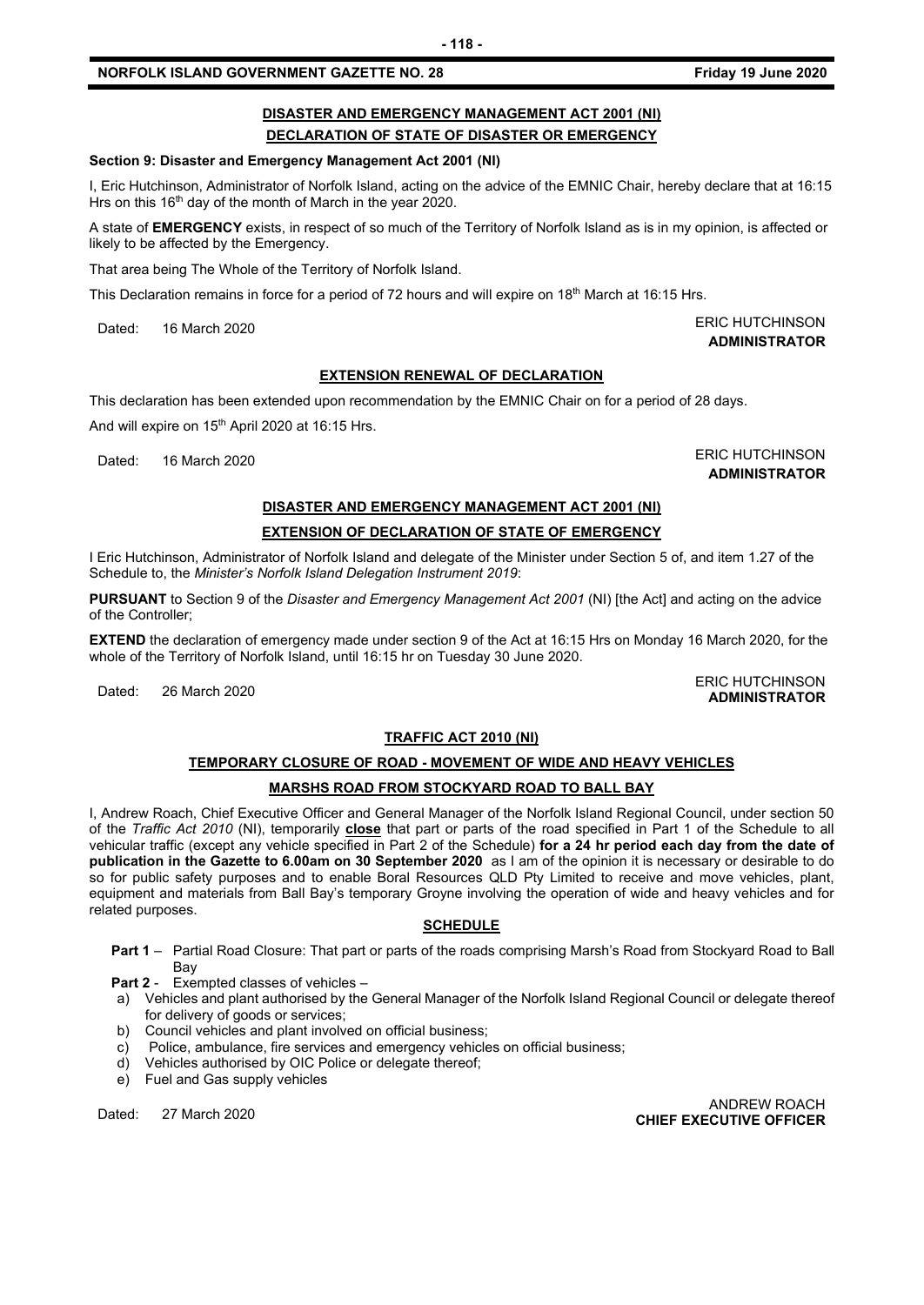# **NORFOLK ISLAND GOVERNMENT GAZETTE NO. 28 FRIDAY 19 JUNE 2020**

#### **FULL TIME POSITIONS VACANT**

Norfolk Island Regional Council is seeking applications from enthusiastic, suitable persons to join the Council team. The relevant Position Descriptions listing the full set of key accountabilities and competencies are available from Local Government Management Solutions.

- **Management Accountant**
- **Financial Accountant**
- **Payroll/HR Officer**

For further information on these roles, please download the Position Information Pack, Position Description and Selection Criteria from Local Government Management Solution's website at [www.lgnsw.org.au/lgms](http://www.lgnsw.org.au/lgms)

Applications including a full CV, covering letter and response to the position's selection criteria must be completed online through our website. Applicants must address the selection criteria to be considered for the role.

For further details regarding these positions, please contact Mark Anderson Manager, Local Government Management Solutions on +61 418 864 866 or Wayne Noakes, Senior Consultant Local Government Management Solutions on +61 429 618 526 for a confidential discussion.

#### **Applications must be submitted online by 5pm Monday 22 June 2020.**

Dated: **5/06/2020** ANDREW ROACH

**GENERAL MANAGER**

#### **PROVISION OF LEGAL SERVICES**

#### **REQUEST FOR QUOTE 13/20**

Council is seeking quotes from suitably qualified persons to provide legal services to the Council across a number of practice areas of the law which are applicable to Norfolk Island.

Practice areas of law include:

- Area 1 Property
- Area 2 Commercial and Corporate
- Area 3 Building and Construction
- Area 4 Intellectual Property and Technology
- Area 5 General Litigation and Debt Recovery
- Area 6 Public Administration and Local Government
- Area 7 Workplace Relations and Employment

Services include the:

- interpretation of legislation
- provision of advice
- preparation of legal documents as required
- keeping of files and records
- filing of court documents (litigation)
- general debt recovery tasks
- representation of Council

Applications should address the following criteria:

- the practice areas of law that you wish to be considered for
- your Australian Legal practitioner qualifications
- your current entitlement to practice as a legal practitioner on Norfolk Island
- your relevant professional experience in Commonwealth legislation applicable to Norfolk Island
- your current legal professional indemnity and other relevant insurance policies
- your availability to provide services for the 12-month period mid 1 July 2020 30 June 2021.
- the billable hourly rate
- a disclosure of any current or foreseeable conflicts of interest